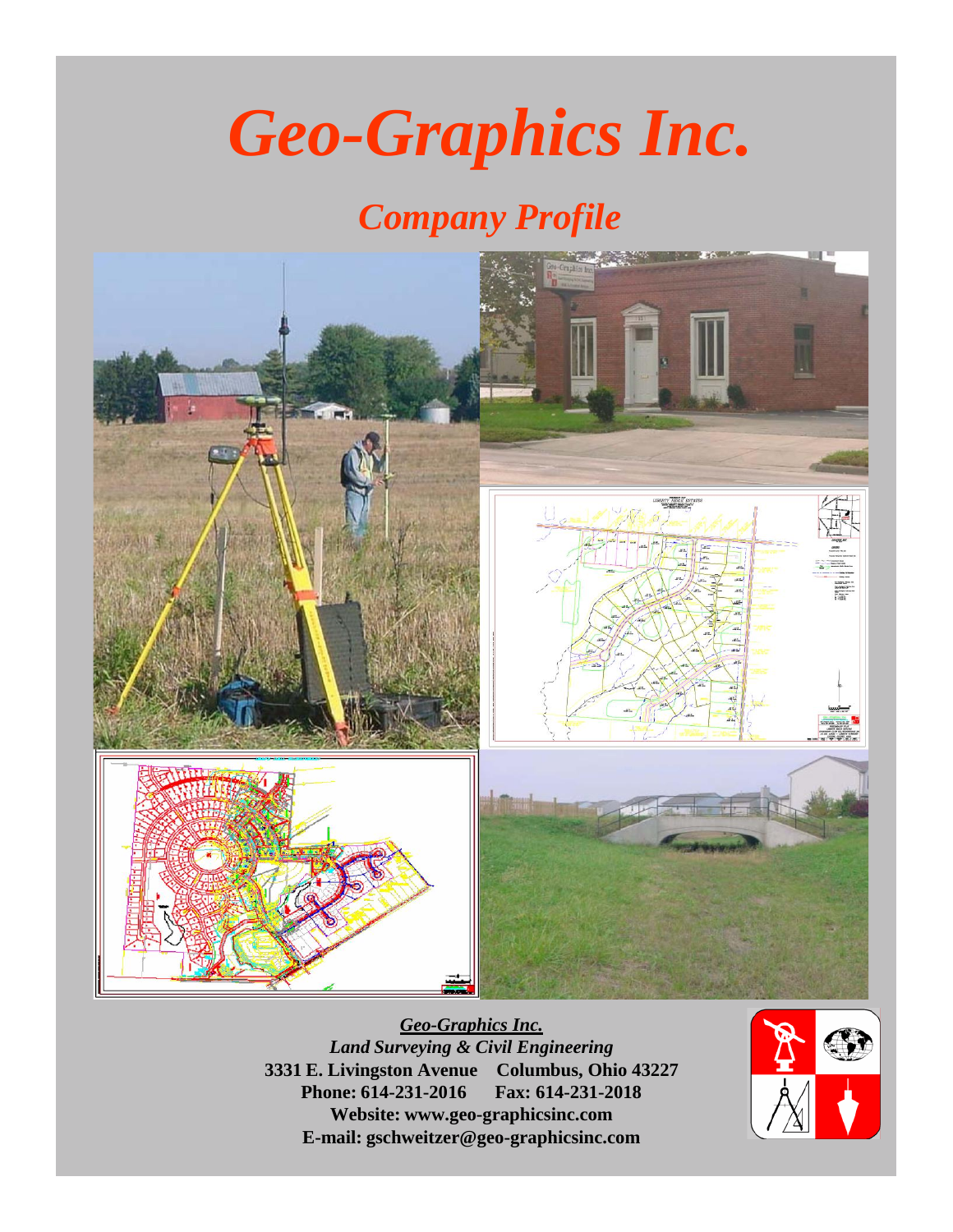# **Who We Are**

- **The** *Geo-Graphics Inc.* **mission is to provide professional land surveying and civil engineering services to both private and public clientele. As a service firm, we pride ourselves on delivering professional quality in our products, and we believe that the quality of our products is a direct result of the quality of our people. 2011 marks our 22 nd year of continuous service to the land development industry.**
- *Geo-Graphics Inc.* **was formed in January of 1990 as a sole proprietorship by George Schweitzer. Robert Blackburn joined the company in April of 1993, and we subsequently incorporated in January of 1996. Bob retired in December of 2006, and currently serves as a development consultant.**







## **What We Do**

- *Geo-Graphics Inc.* **has successfully completed a wide array of projects in surveying, civil engineering, land development, and construction management. We have the capability to work in Ohio or in any of the contiguous surrounding states. Our engineering design focus is in the following areas:**
- **1. Commercial – One to Three Acre site development for Restaurants, Grocers, Lodging, and other business uses**
- **2. Commercial – Shopping Complexes and Big Box User Site Development, Office Parks**
- **3. Residential – Single Family Subdivision, Multi- Family Apartment and Condominium Development**
- **4. Educational and Athletic Facilities**
- **5. Construction Layout**
- **6. ALTA, Boundary, Topographic and Engineering Surveys using conventional and GPS technology**

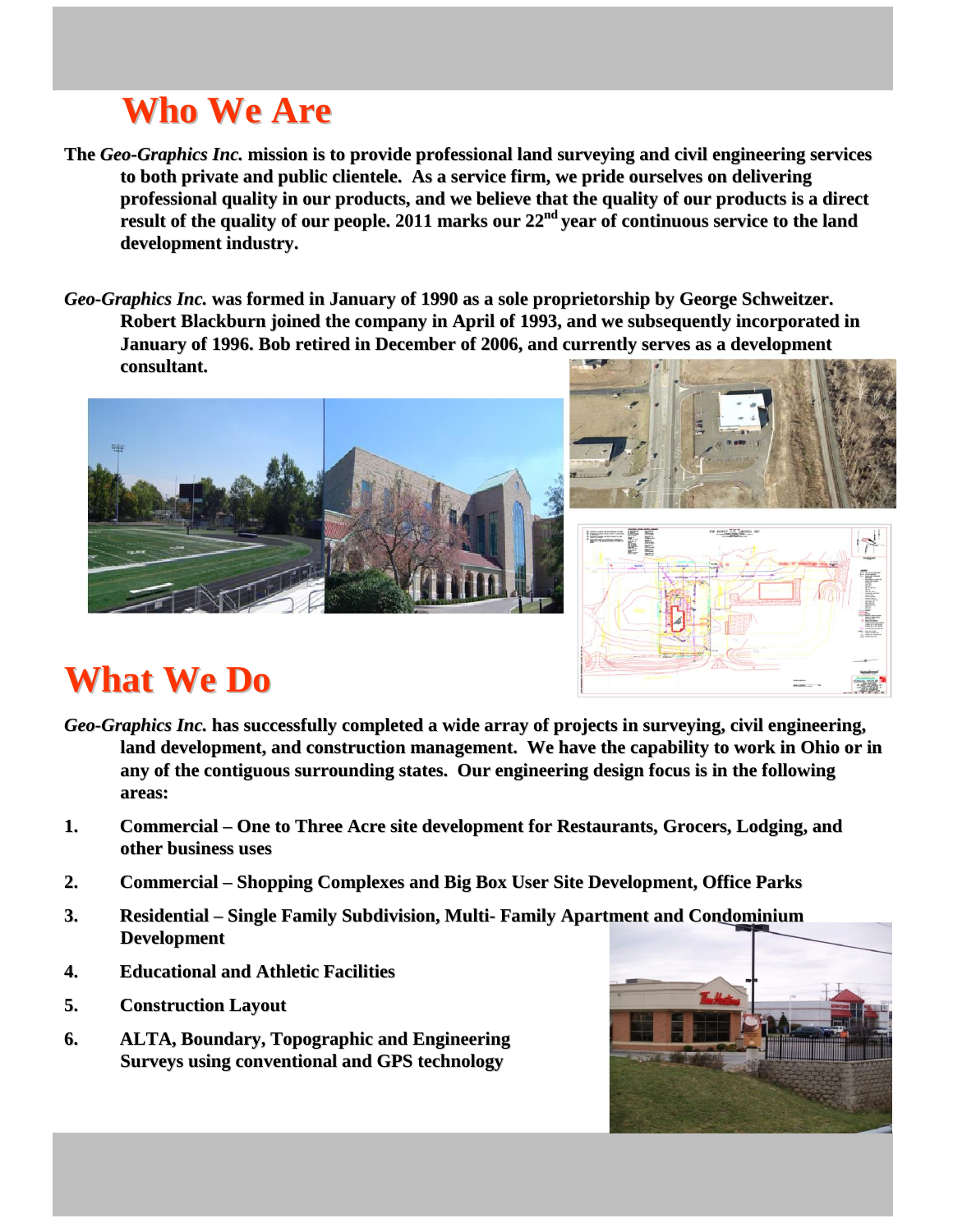### **Our Team**

*George W. Schweitzer***, P.E., P.S., President**

**Registered as a Professional Engineer and Surveyor B.S. Degrees in Surveying and Civil Engineering 33 years experience in Surveying, Mapping, Civil Engineering, Land Development, and Business Management 21 years with** *Geo-Graphics Inc.*

*Julianne S. Rees***, Office Administrator**

**B.A. Degree 16 years with** *Geo-Graphics Inc.*

*Jared N. Knerr***, P.E., P.S., Development Consultant**

**Registered as a Professional Engineer (Ohio, West Virginia, Michigan and Kentucky) and Surveyor (Ohio and West Virginia) B.S. Degrees in Surveying and Civil Engineering 17 years experience in Surveying, Mapping, and Civil Engineering design 16 years with** *Geo-Graphics Inc.*

*Kevin N. Beechy***, P.S., Survey Manager**

**Registered as a Professional Surveyor B.S. Degree in Surveying 18 years experience in Surveying, Construction Stakeout and Land Development 15 years with** *Geo-Graphics Inc.*





#### *B. James Forth***, P.S., Development Consultant**

**Registered as a Professional Surveyor A.S. Degree in Civil Engineering Technology U.S. Army Veteran 38 years experience in Surveying, Mapping, and Civil Engineering design 15 years with** *Geo-Graphics Inc.*

#### *Kevin W. Nowlin***, Designer & Project Manager**

**A.S. Degree in Civil Engineering Technology 15 years experience with** *Geo-Graphics Inc* **in surveying and engineering design***.* 

#### *David Watson,* **Technician**

**B.A. Political Science U.S. Army Veteran 9 years experience with** *Geo-Graphics Inc.* **as survey and engineering technician**